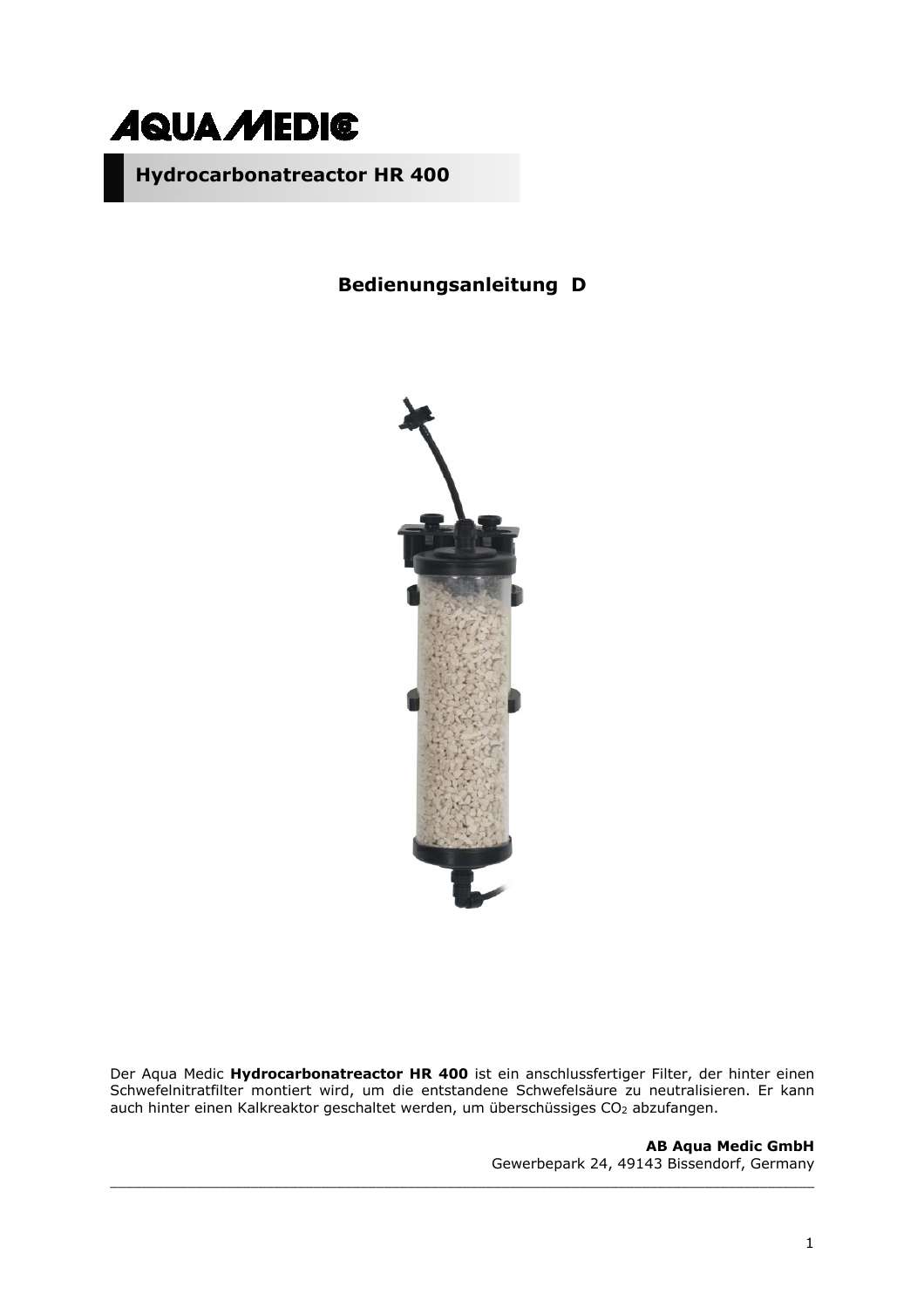#### **Inbetriebnahme**

Der Aqua Medic **Hydrocarbonatreactor** besitzt zwei Schlauchanschlüsse und kann sowohl extern als auch intern verwendet werden. Die im Lieferumfang enthaltene Halterung des **Hydrocarbonatreactors** ermöglicht die einfache Anbringung des Filters am oder im Aquarium. Die Halterung kann auf eine Querstrebe im Aquarium oder auf eine Aquarienscheibe geschoben und mit zwei Schrauben fixiert werden.

Jetzt wird der Zulauf an den Auslauf eines Schwefelnitratfilters bzw. Kalkreaktors angeschlossen. Der beigefügte Regelhahn bleibt komplett geöffnet. Die Durchflussrichtung sollte von unten nach oben erfolgen. Vom Hydrocarbonatfilter wird das Wasser direkt ins Aquarium eingeleitet.

#### **Nachfilter vom Schwefelreactor**

Schwefelnitratfilter sind mit Schwefelperlen gefüllt, die den Bakterien als Siedlungssubstrat und als Nahrungsquelle dienen. Aufgrund des langsamen Durchflusses von ca. einem Tropfen pro Sekunde wird das Gerät schnell sauerstofffrei. Im Schwefelnitratfilter nutzt man den Umstand, dass bestimmte Bakterien in der Lage sind, bei Sauerstoffmangel den im Nitrat enthaltenen Sauerstoff zu veratmen. Übrig bleibt Stickstoff, der aus dem Wasser entweicht.

Insbesondere während der Einfahrphase sollte der Nitrat- und vor allem der Nitritgehalt des auslaufenden Wassers regelmäßig kontrolliert werden. Sind größere Mengen Nitrit nachweisbar, muss der Durchfluss des Schwefelnitratfilters reduziert werden. Das auslaufende Wasser ist stark sauer, da die Bakterien bei dieser Art des Nitratabbaus Schwefelsäure produzieren. Diese würde den pH-Wert und die Karbonathärte des Aquarienwassers absenken. Um dieser Tatsache vorzubeugen, schaltet man den **Hydrocarbonatreactor** nach, der die entstandene Schwefelsäure in Calciumsulfat umwandelt. Dadurch kommt es im Süßwasser zur Erhöhung der Gesamthärte, im Meerwasser ist ein Anstieg des Calciumgehalts die Folge.

#### **Nachfilter zum Kalkreaktor**

Im Kalkreaktor wird Hydrocarbonat mit Hilfe von CO<sub>2</sub> aufgelöst und so die Calciumversorgung eines Korallenriffaquariums gesichert und die Karbonathärte stabilisiert. Um zu vermeiden, dass überschüssiges CO2 ins Aquarium gelangt und verstärktes Algenwachstum auslöst, kann der Hydrocarbonatreactor nachgeschaltet werden, wo das freie CO<sub>2</sub> mit dem Hydrocarbonat reagieren kann, Calcium und Hydrogencarbonat wird gelöst.

#### **Nachfüllen**

Ist ein Großteil des Calciumcarbonats verbraucht, muss nachgefüllt bzw. bei zu geringer Korngröße der Inhalt durch Aqua Medic **Hydrocarbonat, mittel** erneuert werden. Dazu schraubt man einen der beiden Anschlussstutzen ab und schüttelt den Inhalt heraus. Reste entfernt man durch Spülen mit Wasser. Anschließend kann der Filter mit neuem Material befüllt werden. Damit das Gerät dicht schließt, ist das Gewinde durch Abspülen mit Wasser von anhaftenden Verunreinigungen zu säubern. Beim Einschrauben des Anschlussstutzens darf der Dichtring nicht vergessen werden!

Empfohlenes Zubehör: Aqua Medic Hydrocarbonat mittel, 1 l Dose als Nachfüllpackung.

Verfügbare Ersatzteile: siehe www.aqua-medic.de.

#### **Garantie**

AB Aqua Medic GmbH gewährt eine 24-monatige Garantie ab Kaufdatum auf alle Material- und Verarbeitungsfehler des Gerätes. Als Garantienachweis gilt der Original-Kaufbeleg. Während dieser Zeit werden wir das Produkt kostenlos durch Einbau neuer oder erneuerter Teile instandsetzen (ausgenommen Frachtkosten). Im Fall, dass während oder nach Ablauf der Garantiezeit Probleme mit Ihrem Gerät auftreten, wenden Sie sich bitte an Ihren Fachhändler.

Diese Garantie gilt nur für den Erstkäufer. Sie deckt nur Material- und Verarbeitungsfehler, die bei bestimmungsgemäßem Gebrauch auftreten. Sie gilt nicht bei Schäden durch Transporte oder unsachgemäße Behandlung, Fahrlässigkeit, falschen Einbau sowie Eingriffen und Veränderungen, die von nicht-autorisierten Stellen vorgenommen wurden.

AB Aqua Medic GmbH haftet nicht für Folgeschäden, die durch den Gebrauch des Gerätes entstehen.

#### **AB Aqua Medic GmbH - Gewerbepark 24 - 49143 Bissendorf/Germany**

- Technische Änderungen vorbehalten – Stand 06/2016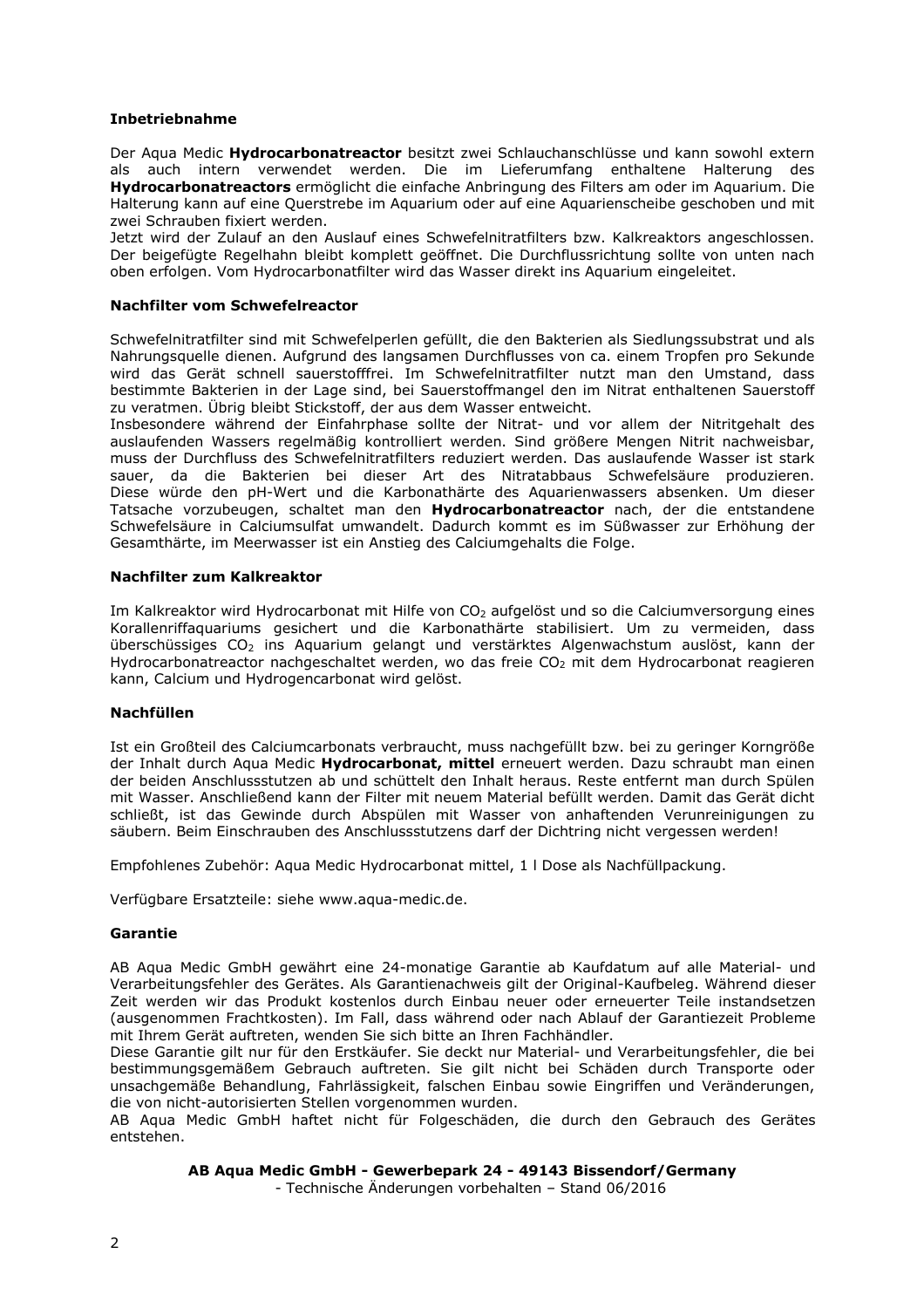

### **Operation Manual ENG**



The **Hydrocarbonatreactor** is a ready to use filtration system that is post-switched to a sulphur reactor to neutralize the sulphuric acid, produced by the sulphur reactor.

The Aqua Medic **Hydrocarbonatreactor** is equipped with two tube connections and can be used as outside or inside filter. The filter is installed by the attached holder at a horizontal brace or the aquarium glass. The filter is connected to the effluent of a sulphur reactor. The water should flow upwards through the filter.

\_\_\_\_\_\_\_\_\_\_\_\_\_\_\_\_\_\_\_\_\_\_\_\_\_\_\_\_\_\_\_\_\_\_\_\_\_\_\_\_\_\_\_\_\_\_\_\_\_\_\_\_\_\_\_\_\_\_\_\_\_\_\_\_\_\_\_\_\_\_\_\_\_\_\_\_\_\_\_\_\_\_\_\_\_\_\_\_\_\_

**AB Aqua Medic GmbH** Gewerbepark 24, 49143 Bissendorf, Germany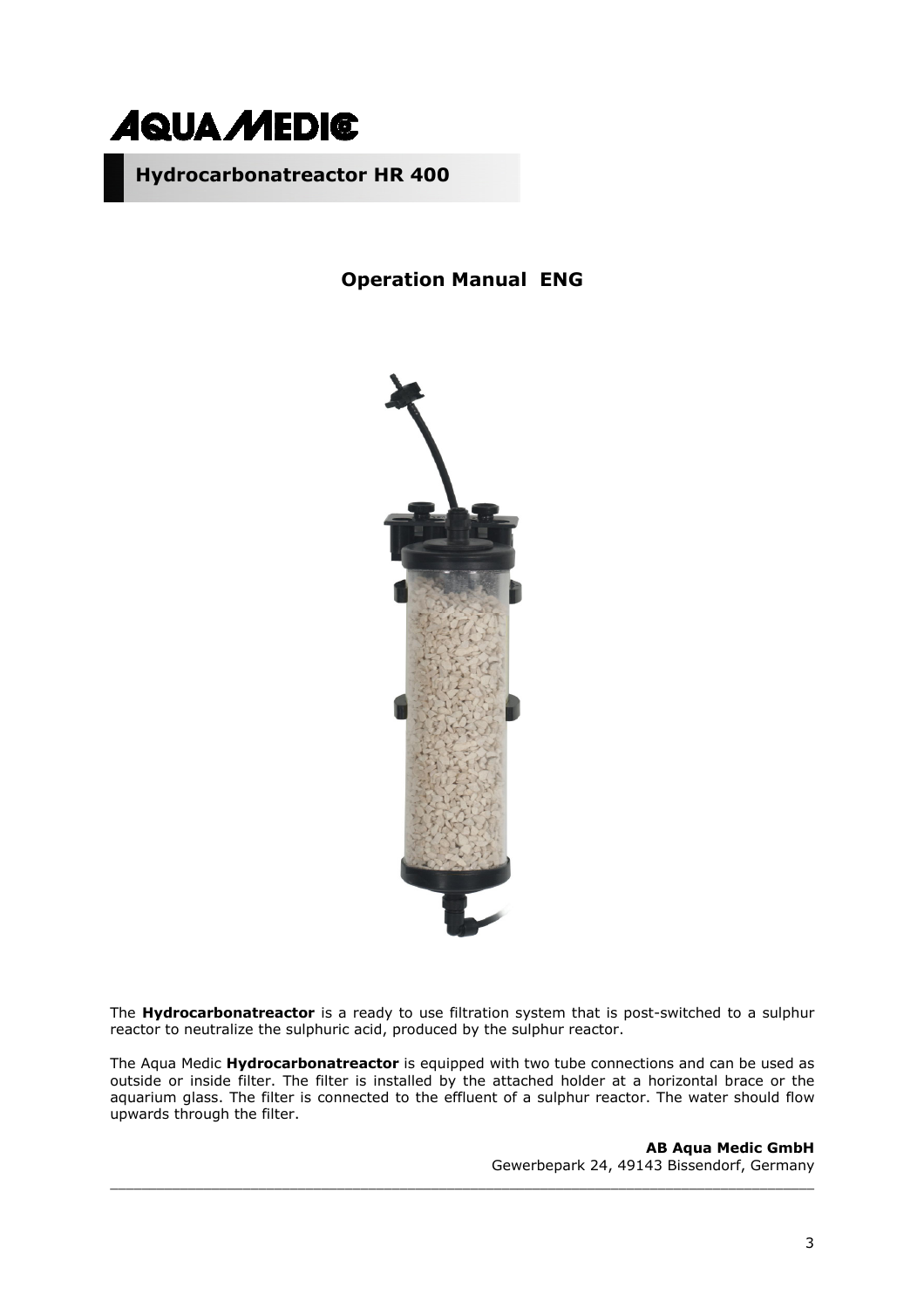The **Hydrocarbonatreactor** is filled with 1,000 ml of **Hydrocarbonate**, a pure calciumcarbonate that is dissolved by the sulphuric acid of the sulphur filter. The result is Calciumsulphate (gypsum).

In the **sulphur reactor**, special bacteria reduce nitrate by oxidizing sulphur in an oxygen-free environment. The residue is nitrogen gas that escapes into the environment. A by-product of this reaction is sulphuric acid. This has to be neutralized before the water is pumped back into the aquarium.

#### **Installation**

The enclosed holder makes a simple installation of the filter in or at the aquarium possible. The upper holder plate and all screws have to be removed. Then, the holder can be shoved on a horizontal brace in the aquarium or on an aquarium glass. It is fixed with two screws.

The **Hydrocarbonatreactor** can be connected directly in line to the sulphur nitratereactor with a 4/6 mm tube. The flow rate should not exceed  $1 - 3$  l/h.

Before taking the unit into first operation, the filter should be rinsed with water to avoid cloudings through possible residual particles of the filter material.

The granules included in the **Hydrocarbonatreactor** are suitable for fresh and salt water. If a part of the **Hydrocarbonate** has been dissolved by the sulphuric acid, it has to be replaced – or better, the whole content should be renewed. For replacing the granules, unscrew one of the two connecting pieces and shake the used granules out. Residual particles are removed by rinsing with water. Then, the filter can be filled with new material. Refill only with original Aqua Medic **Hydrocarbonate** middle size. The thread has to be cleaned from remaining **Hydrocarbonate** with water so that the unit shuts tightly. Do not forget the sealing ring when screwing in the connecting piece!

Available spare parts: Please refer to www.aqua-medic.de.

#### **Warranty**

Should any defect in materials or workmanship be found within 24 months of the date of purchase AB Aqua Medic undertakes to repair, or at our option replace, the defective part free of charge – always provided the product has been installed correctly, is used for the purpose that was intended by us, is used in accordance with the operating instructions and is returned to us carriage paid. Proof of Purchase is required by presentation of the original invoice or receipt indicating the dealer's name, the model number and date of purchase. This warranty may not apply if any model or production number has been altered, deleted or removed, unauthorised persons or organisations have executed repairs, modifications or alterations, or damage is caused by accident, misuse or neglect. Please note that the product is not defective under the terms of this Warranty where the product, or any of its component parts, was not originally designed and / or manufactured for the market in which it is used. These statements do not affect your statutory rights as a customer.

**AB Aqua Medic GmbH - Gewerbepark 24 - 49143 Bissendorf/Germany** 

- Technical changes reserved – 06/2016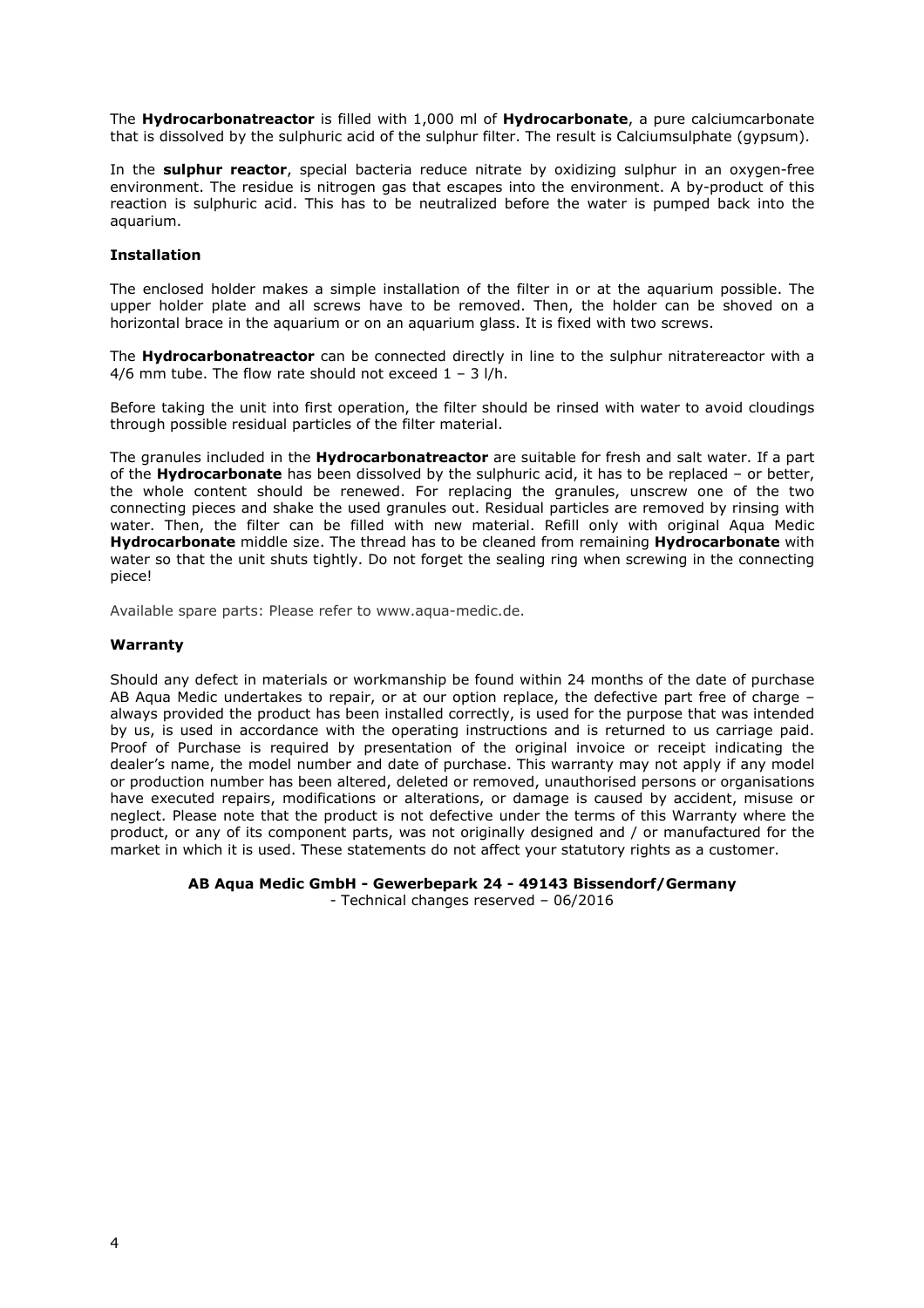

**Mode d'emploi F**



**L'Hydrocarbonatereactor** est prêt à être installé après un réacteur sur souffre afin de neutraliser l'acide sulfurique produit par ce dernier.

L'Aqua Medic **Hydrocarbonatereactor** est équipé de deux connexions de raccordement et peut s'utiliser comme filtre interne e ou externe. Il est installé à l'aide de son support horizontalement ou directement à une vitre de l'aquarium. L'eau doit s'écouler par le haut du réacteur.

**AB Aqua Medic GmbH** Gewerbepark 24, 49143 Bissendorf, Allemagne \_\_\_\_\_\_\_\_\_\_\_\_\_\_\_\_\_\_\_\_\_\_\_\_\_\_\_\_\_\_\_\_\_\_\_\_\_\_\_\_\_\_\_\_\_\_\_\_\_\_\_\_\_\_\_\_\_\_\_\_\_\_\_\_\_\_\_\_\_\_\_\_\_\_\_\_\_\_\_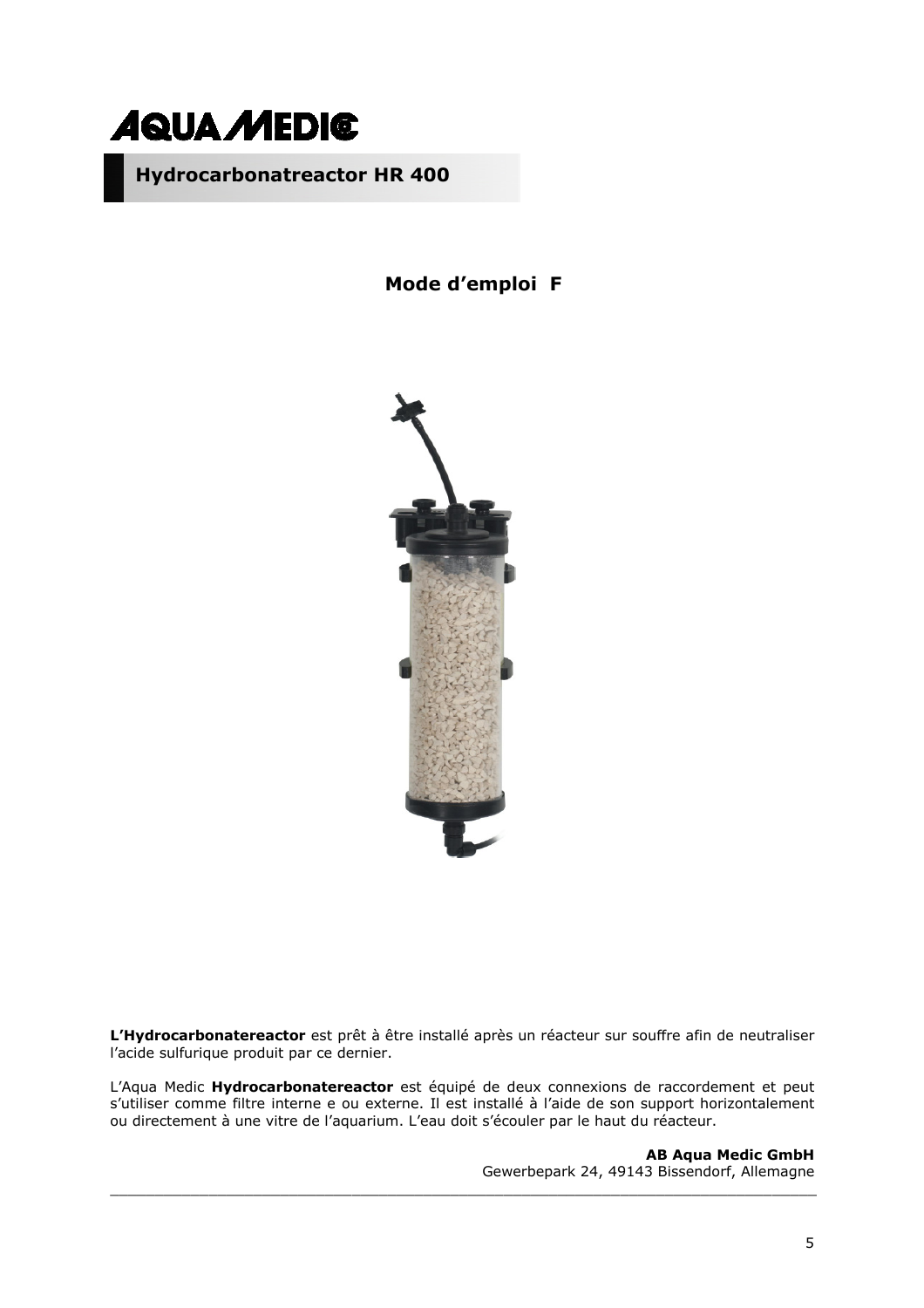L'**Hydrocarbonatereactor** est rempli avec 1000 ml de **Hydrocarbonate**, un carbone de calcium pur, qui se dissous avec l'acide sulfurique du filtre sur soufre. Le résultat est du sulfate de calcium (gybsum).

Dans le **sulphur-reactor**, des bactéries spécifiques réduisent le nitrate par l'oxydation du soufre dans un environnement libre d'oxygène, qui produit un résidu azoté. Un sous-produit de cette réaction est acide sulfurique qui doit être neutralisée, avant que l'eau soit de nouveau rejetée dans l'aquarium.

#### **Installation**

Le support fourni permet une installation aisée du réacteur dans la filtration ou directement dans l'aquarium Le plat supérieur de support et toutes les vis doivent être enlevées. Alors le support peut être poussé sur le croisillon horizontal dans l'aquarium ou une vitre de celui-ci. Il est alors fixé avec les deux vis.

L'**Hydrocarbonate reactor** peut être relié directement en ligne au nitratereactor sur soufre à l'aide d'un tube de 4/6 mm. Le volume d'écoulement au travers du réacteur ne devrait pas excéder  $1 - 3$   $1/h$ .

Avant la mise en marche le filtre doit être rincé avec de l'eau afin de le nettoyer de toutes particules résiduelles. Les granules inclus dans le réacteur **Hydrocarbonate** conviennent à l'eau douce et à l'eau de mer. Si une partie de l'**Hydro-carbonate** a été dissoute par l'acide sulfurique, alors elle doit être remplacée ou mieux le contenu entier devrait être remplacé. Pour le remplacement des granulés, dévissez un des deux morceaux se reliant et videz les granulés dehors. Rincez le corps avec de l'eau afin d'ôter toutes des particules résiduelles. Le filtre peut de nouveau être rempli de nouveau granulés. Remplissez uniquement avec Hydrocarbonate d'origine d'Aqua Medic taille moyenne. Afin de refermer correctement le réacteur, le joint doit-être proprement essuyez et n'oubliez pas de la bague lors du raccordement des deux parties.

Pièces de rechange disponibles: voir sous www.aqua-medic.de.

#### **Garantie**

AB Aqua Medic GmbH garantit l'appareil durant 24 mois à partir de la date d'achat contre tout défaut matériel ou de fabrication. Le ticket de caisse original tient lieu de preuve d'achat. Durant cette période l'appareil est gratuitement remis en état par le remplacement de pièces neuves ou rénovées (hors frais de transport). En cas de problème durant ou après l'écoulement de la période de garantie veuillez-vous adresser à votre revendeur. Cette garantie ne vaut que pour le premier acheteur. Elle ne couvre que les défauts matériels ou de fabrication, qui sont dus à une utilisation correcte. Elle n'est pas valable en cas de dommages dus au transport ou à une manipulation non conforme, à de la négligence, à une mauvaise installation ou à des manipulations/modifications effectués par des personnes non autorisées.

AB Aqua Medic GmbH n'est pas responsable pour les dégâts collatéraux liés à l'utilisation de l'appareil.

**AB Aqua Medic GmbH - Gewerbepark 24 - 49143 Bissendorf/Allemagne** 

- Sous réserve de modification technique - 06/2016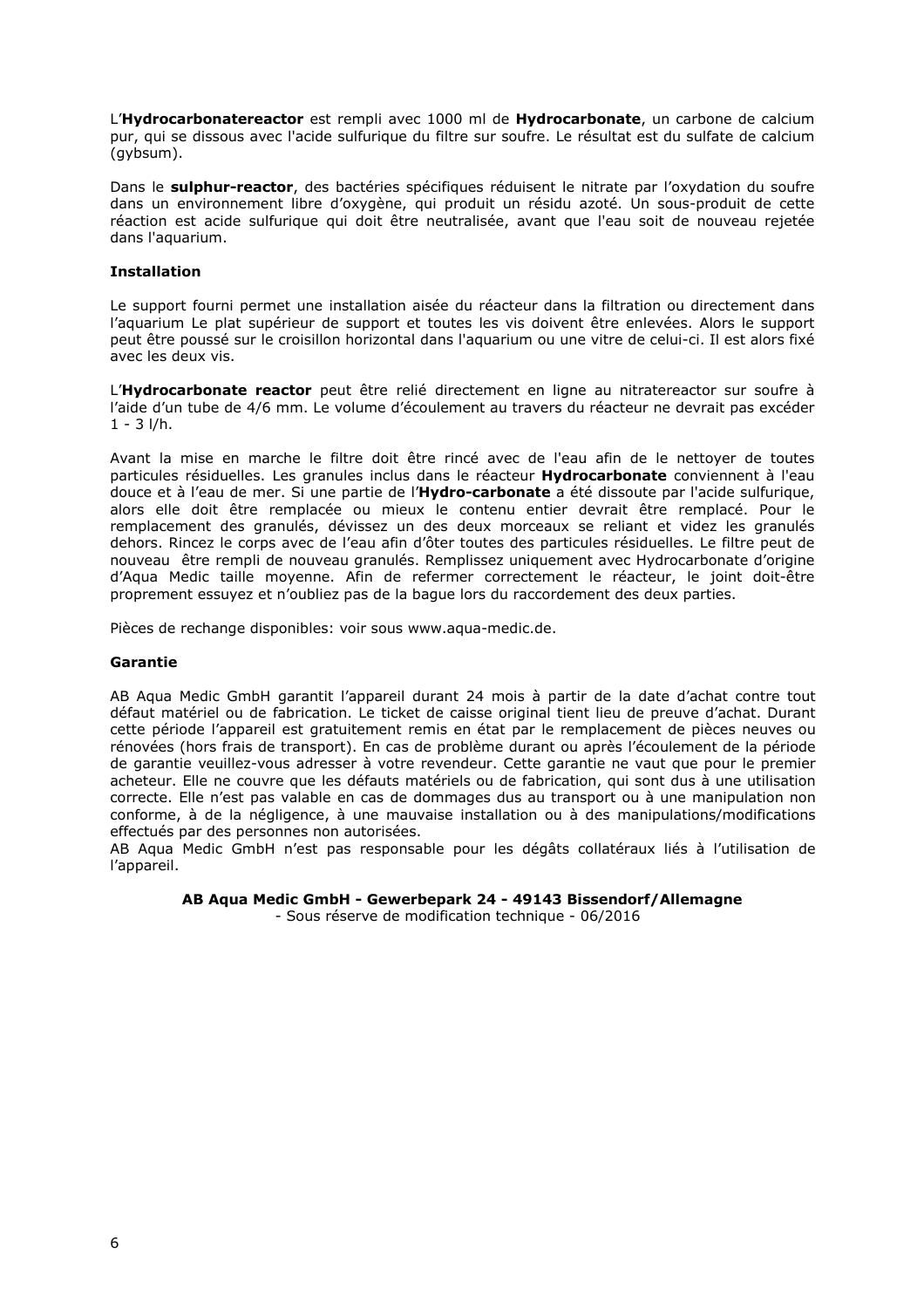

## **Manual de instrucciones ES**



**El Reactor de Hidrocarbonato** es un filtro que se sitúa posterior al reactor de sulfuro para neutralizar el ácido sulfúrico, producido por este.

El **Reactor de Hidrocarbonato** de Aqua Medic está equipado con dos tubos de conexión y se pueden usar como salida o entrada del filtro. El filtro se instala con el soporte en una abrazadera horizontal o en el cristal del acuario. El filtro se conecta al efluente de un reactor de sulfuro. El agua debería fluir hacia arriba por el filtro.

El Reactor de Hidrocarbonato se rellena con 1.000 ml de Hidrocarbonato, carbonato cálcico puro, que es disuelto por el ácido sulfúrico del filtro de sulfuro. El resultado es sulfato cálcico (gybsum).

En el **Reactor de Sulfuro**, la bacteria especial reduce el nitrato por oxidación del sulfuro en un medio ambiente libre de oxígeno. El residuo es gas nitrógeno que escapa en el ambiente. Un subproducto de esta reacción es el ácido sulfúrico. Esto tiene que ser neutralizado, antes de que el agua sea bombeada de vuelta al acuario.

\_\_\_\_\_\_\_\_\_\_\_\_\_\_\_\_\_\_\_\_\_\_\_\_\_\_\_\_\_\_\_\_\_\_\_\_\_\_\_\_\_\_\_\_\_\_\_\_\_\_\_\_\_\_\_\_\_\_\_\_\_\_\_\_\_\_\_\_\_\_\_\_\_\_\_\_\_\_\_\_\_\_

**AB Aqua Medic GmbH** Gewerbepark 24, 49143 Bissendorf, Alemania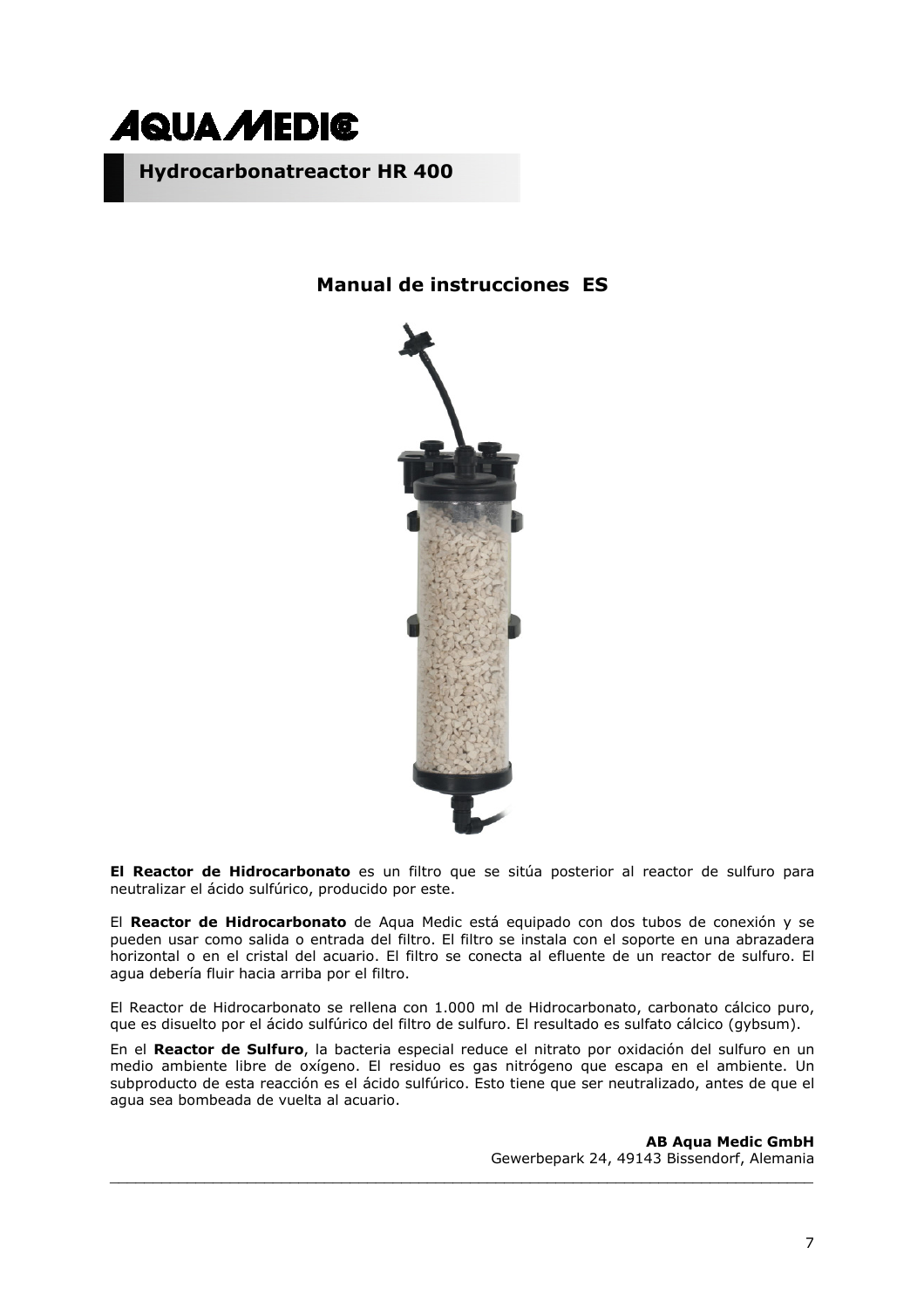#### **Instalación**

El soporte hace una instalación simple en el filtro en el acuario.

Hay que quitar todos los tornillos y la placa del soporte superior. Entonces puede empujar al soporte sobre una abrazadera horizontal en el acuario o sobre el cristal de acuario. Se fija con 2 tornillos.

El **Reactor de Hidrocarbonato** puede ser conectado directamente en línea al reactor de sulfuro con un tubo 4/6 mm. El caudal de flujo no debería exceder 1 – 3 l/h.

Antes de la primera operación el filtro debería ser aclarado con agua para evitar la obstrucción por las posibles partículas residuales del material del filtro. Los gránulos incluidos en el reactor de carbonato son validos para el agua dulce y salada. Si una parte de el hidrocarbonato ha sido disuelta en ácido sulfúrico, tiene que ser remplazados o mejor, el contenido entero debería ser renovado. Para el reemplazo de los gránulos, desatornille una de las dos piezas de conexión y sacuda los gránulos usados. Las partículas residuales son eliminadas aclarando con agua. Entonces el filtro puede ser rellenado con el nuevo material. Rellenar solo con hidrocarbonato original de Aqua Medic tamaño medio. De modo que el dispositivo de cierre de seguridad, la junta tiene que ser limpiada con agua. No olvide la arandela cuando atornille en la pieza de conexión.

Repuestos disponibles: Por favor diríjase a www.aqua-medic.de.

#### **Garantía**

Ante defectos en el material o mano de obra AB Aqua Medic garantiza durante 24 meses a partir de la fecha de la compra, repara ó sustituye las partes defectuosas de forma gratuita - siempre que dicho producto se haya instalado correctamente, se está usando para el propósito para el que ha sido diseñado, se usa conforme al manual de instrucciones y nos sea devuelto a portes pagados. No cubre la garantía las partes consumibles. Se requerirá la factura o ticket de compra original donde se indique el nombre del distribuidor, el número de modelo y la fecha de la compra, ó una tarieta de garantía oficial. Esta garantía no se aplicará sobre los productos en los que se hava alterado el modelo o número de producto, eliminado o borrado, haya sido reparado, modificado ó alterado por personal no autorizado, ó el daño se ha causado por accidente o negligencia. Estas advertencias no afectan a sus derechos legales como cliente.

**AB Aqua Medic GmbH - Gewerbepark 24 - 49143 Bissendorf/Alemania** 

- Cambios técnicos reservados - 06/2016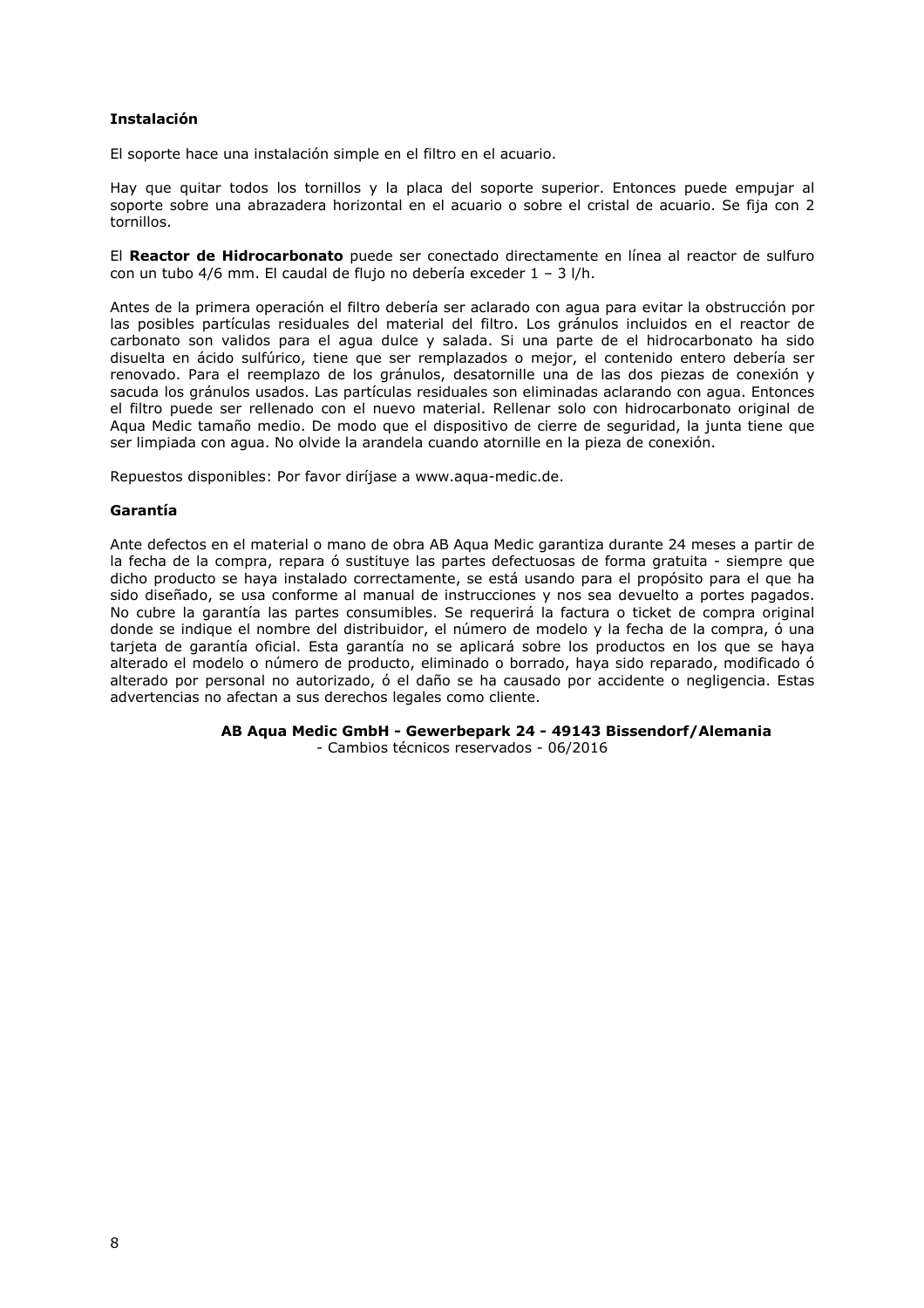

**Manuale Operativo IT** 



### **Il Reattore ad idrocarbonato**

È un sistema di filtraggio che viene affiancato ad un reattore allo zolfo per neutralizzare l'acido sulfureo prodotto dal reattore allo zolfo.

\_\_\_\_\_\_\_\_\_\_\_\_\_\_\_\_\_\_\_\_\_\_\_\_\_\_\_\_\_\_\_\_\_\_\_\_\_\_\_\_\_\_\_\_\_\_\_\_\_\_\_\_\_\_\_\_\_\_\_\_\_\_\_\_\_\_\_\_\_\_\_\_\_\_\_\_\_\_\_

**AB Aqua Medic GmbH** Gewerbepark 24, 49143 Bissendorf, Germania